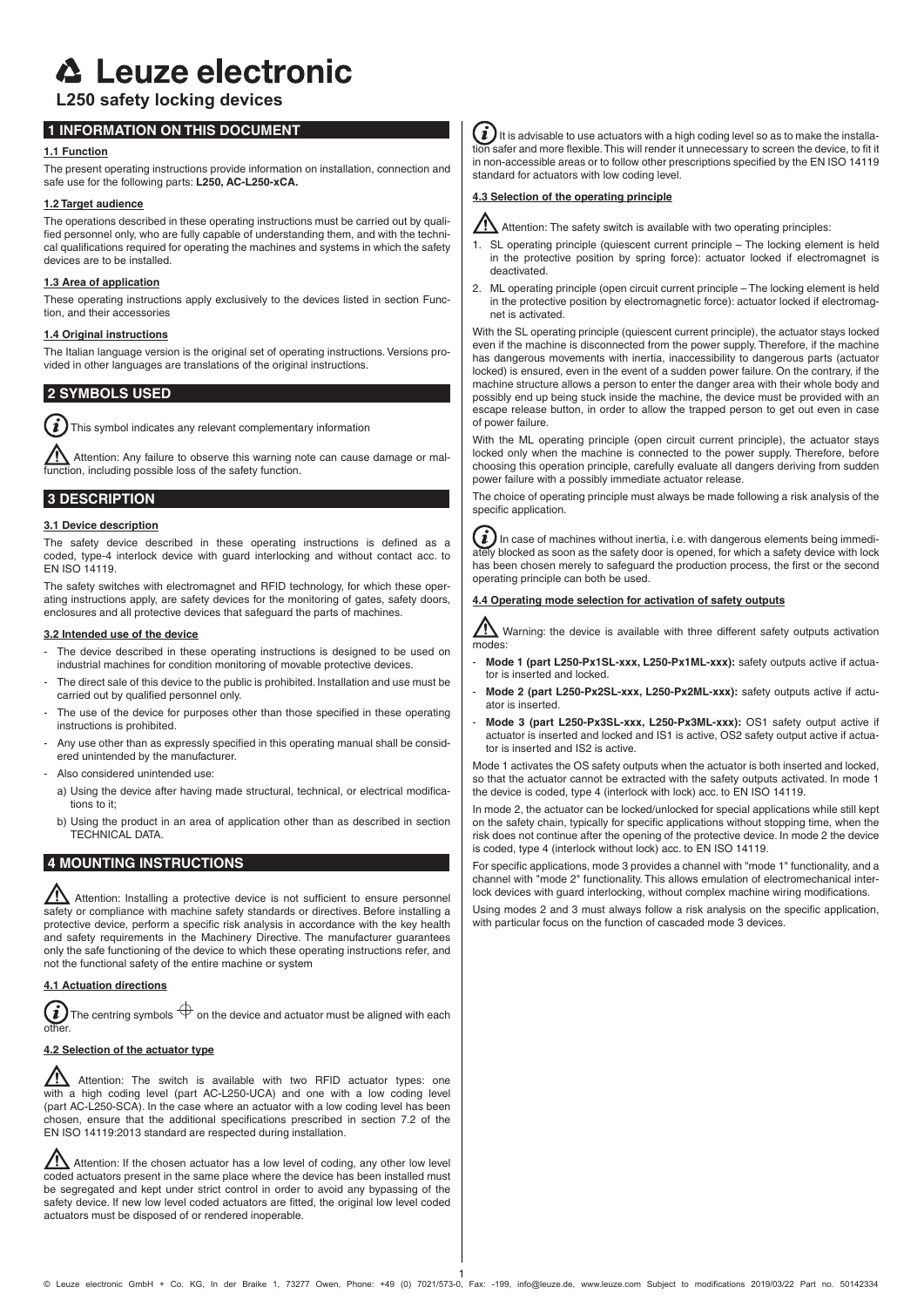#### **4.5 Mounting the device**



If necessary, before mounting the device, it is possible to adjust the position of the auxiliary release (if present) and of the outgoing line in order to turn the device to the most appropriate position for the specific application. Fully remove the 4 fastening screws in order to rotate the modules by 90°. The connection output module has a mechanical limit stop that prevents rotation of more than 270°.

 $\sqrt{\phantom{a}}\phantom{a}$  Attention: Do not force rotation of the electrical connection module beyond 270° as this could damage the device.

After correct positioning of the modules, re-tighten the fixing screws with a tightening torque between 0.8 and 1.2 Nm and close the holes with the provided caps in order to prevent the build-up of grime.

The device may be fixed on two sides, using the fixing holes either on the front or on the side of the housing.



 $\sqrt{\left(\frac{\}{\sqrt{2}}\right)}$  Attention: Always fix the device with 2 M5 screws with property class 8.8 or higher, and flat seating heads. Install the screws with medium thread lock, and a number of threads engaged equal to or greater than the screw diameter. The device must never be fixed with less than 2 screws. The tightening torque of the 2 M5 screws is 3.0 Nm

 $\left(\boldsymbol{i}\right)$ It is advisable to install the device in the top part of the door, in order to prevent any dirt or work

residues from getting inside the hole where the actuator is to be introduced. In order to avoid device bypassing, it is advisable to fix the device housing to the machine frame so that it cannot be removed by closing all fastening holes with the suitable protection caps provided.

# **4.6 Mounting the actuator to the protective device**

Attention: As required by EN ISO 14119, the actuator must be fixed immovably to the door frame.



Always fix the actuator with 4 M5 screws with property class 8.8 or higher, and flat seating heads. Install the screws with medium thread lock, and a number of threads engaged equal to or greater than the screw diameter. The actuator must never be fixed with less than 4 screws. The tightening torque of the 4 M5 screws is 3.0 Nm.

After the fixing operation, it is mandatory to plug the holes of the 4 screws using the caps supplied. Using the caps is considered a supplementary measure to reduce the poten-

tial of actuator disassembly to a minimum, in accordance with EN ISO 14119.

For correct mounting, other means can also be used, such as rivets, non-removable one-way security screws or other equivalent mounting systems, as long as they can ensure adequate mounting.

## **4.7 Device-actuator alignment**



 Attention: Although the device designed to facilitate alignment between the device and actuator, excessive misalignment could damage the device. Periodically check the correct alignment between the safety device and its actuator.

Maximum misalignment permitted from the hole axis for rigid doors:

± 2.5 mm vertical and horizontal.

The actuator must not hit the outside of the actuator inlet area, and must not be used as a centering device for the safety door.

In the case of application on swing doors, check that the radius between the axis of the actuator and the axis of the hinge fitted on the door is greater than 150 mm.

Do not use a hammer for the adjustments, unscrew the screws and adjust the device manually, then tighten it in position.

This device is not suitable for applications in which the protective device with the permanently attached actuator allows misalignments such as the actuator shaft not entering through the corresponding hole of the device with the door completely closed.

The device is provided with a through hole for inserting the actuator. In the case where it is used in dusty places, make sure not to obstruct the outlet hole opposite the inlet hole. This way, any dust which may go inside the hole will always be allowed to come out of the opposite side.

#### **4.8 Escape release button**



Some of the device versions are provided with an escape release button in order to allow any personnel accidentally trapped inside the machine to get out. This button, complying with the EN ISO 14119 standard, directly acts on the lock mechanism and immediately releases the actuator regardless of the operating state of the device. Pressing this button causes:

- In mode 1: immediate deactivation of the OS1, OS2 safety outputs and of the O4 signal output;

- In mode 2: immediate deactivation of the O4 signal output only;

- In mode 3: immediate deactivation of the OS1 safety output and of the O4 signal output.

 This escape release button unlocks the protective device even if the device is not powered on.

For correct installation of the escape release button, the following notes must be observed.

- The escape release button must be clearly visible from inside the machine.
- Button activation must be easy, immediate and independent from the machine operating state; for easier recognition of the button and explanation of its function, stickers are available in various languages.
- For an operator standing outside the machine, the escape release button must not be within immediate reach when the safety door is closed.
- To guarantee correct operation and safe resetting, a distance ranging from 10 to 35 mm must be kept between the wall on which the button is mounted and the escape release button.
- The release button sliding area is to be kept clean. Any ingress of dirt or chemical substance can compromise device operation.
- The personnel concerned must be adequately trained on correct button operation, so as to avoid any improper use (i.e. the button must not be used as a clothing hook).
- The escape release button must not be used as a machine emergency stop.

For installation on walls thicker than 20 mm, extensions are available for the release button.



For correct installation of the extensions, the following notes must be observed:

- Do not exceed an overall length of 70 mm between the release button and the device;
- Always use medium screw locking adhesive on every screw connection between button, extensions, and safety device;
- Avoid twisting or bending the escape release button, if necessary use an appropriate sliding guide (pipe or socket) when the button and its extensions exceed a length of 50 mm;
- Tightening torque for button and extensions from 4 to 5 Nm.

#### **4.9 Auxiliary release with a tool or lock**

Some of the device versions are provided with an auxiliary release in order to allow easy installation (release with a screwdriver) or to permit opening for authorized personnel only (lock release). Both these mechanical release devices act inside the safety device like the escape release button previously described. Therefore they also unlock the protective device in case of power failure. These auxiliary release may only be operated by qualified personnel who has received adequate training on the dangers deriving from their use.

#### 4.9.1 How to use the auxiliary release with a screwdriver

- Turn the auxiliary release anticlockwise by 180° with the screwdriver.

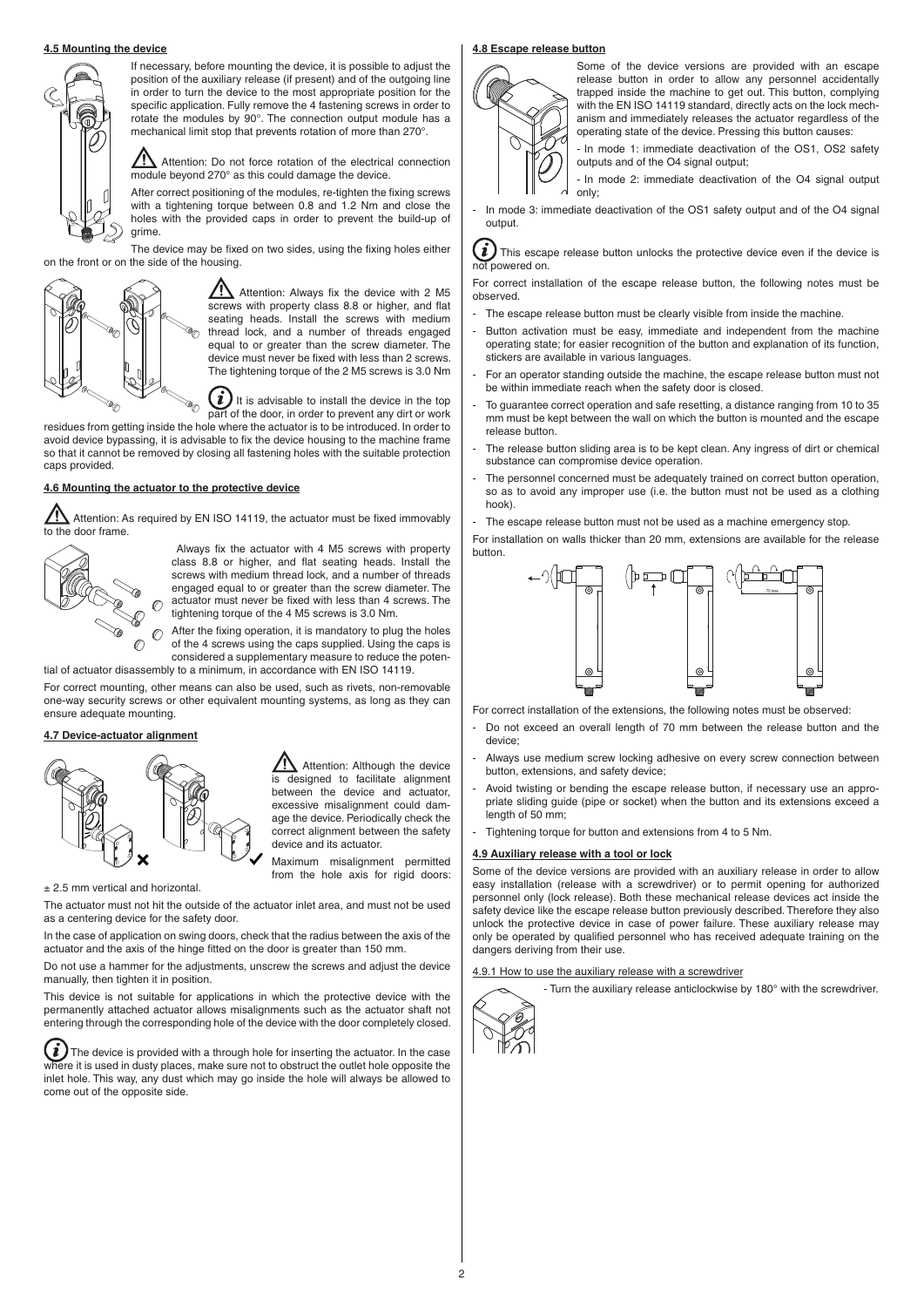#### 4.9.2 How to use the auxiliary release with lock

- Open the protection cap.
- Insert the key supplied with the device and turn clockwise by 180°.
- - Do not force the key beyond 180°.
	- Each time the key is extracted, close the rubber cap.

- The release key must only be made available to the machine maintenance engineer and kept in a secluded place.

- The release key must not be made available to the machine operator.

- Never leave the release key inserted in the device during normal machine operation.

i For particular applications, versions are available without any auxiliary release device.

# **4.10 Electrical connections of the device**

Attention: The device is fitted with OSSD type semiconductor electronic safety outputs. These outputs behave differently from electromechanical contacts. Use and installation of a safety device with semiconductor outputs is only permitted if all characteristics of this particular type of outputs are known in detail.



| Connection      |                                                      | M12 con-<br>nector,<br>$12$ -pin | M12 con-<br>nector,<br>8-pin<br><b>Stand-alone</b><br>connection | M12 con-<br>nector<br>8-pin<br><b>Series</b><br>connection<br>with Y-con-<br>nectors | Cable.<br>12-pin | Cable.<br>8-pin<br><b>Stand-alone</b><br>connection |
|-----------------|------------------------------------------------------|----------------------------------|------------------------------------------------------------------|--------------------------------------------------------------------------------------|------------------|-----------------------------------------------------|
| A <sub>2</sub>  | Power supply input<br>0V                             | 3                                | 3                                                                | 3                                                                                    | White            | Blue                                                |
| IE <sub>1</sub> | Input for activation<br>of electromagnet             | 10                               | 8                                                                | 8                                                                                    | Violet           | Red                                                 |
| IE <sub>2</sub> | Input for activation<br>of electromagnet             | 12                               | 5                                                                | I                                                                                    | Red/blue         | Violet                                              |
| O <sub>3</sub>  | Signal output for<br>inserted actuator               | 5                                | $\overline{2}$                                                   | I                                                                                    | Pink             | Black                                               |
| O <sub>4</sub>  | Signal output for<br>inserted and locked<br>actuator | 9                                |                                                                  | 5(b)                                                                                 | Red              | 1                                                   |
| $\mathsf{I}3$   | Actuator program-<br>ming input / reset              | 8                                | 6                                                                | 1                                                                                    | Gray             | Purple/white                                        |
| A1              | Power supply input<br>$+24$ VDC                      | 1                                | 1                                                                | 1                                                                                    | <b>Brown</b>     | <b>Brown</b>                                        |
| IS <sub>1</sub> | Safety input                                         | $\overline{2}$                   | I                                                                | $\overline{2}$                                                                       | Blue             | 1                                                   |
| IS <sub>2</sub> | Safety input                                         | 6                                |                                                                  | 6                                                                                    | Yellow           | 1                                                   |
| 15              | EDM input (a)                                        | 11                               | I                                                                | I                                                                                    | Gray/pink        | 1                                                   |
| OS <sub>1</sub> | Safety output                                        | 4                                | $\overline{4}$                                                   | $\overline{\mathbf{4}}$                                                              | Green            | Red/white                                           |
| OS <sub>2</sub> | Safety output                                        | $\overline{7}$                   | $\overline{7}$                                                   | $\overline{7}$                                                                       | <b>Black</b>     | Black/white                                         |

(a) Only L250-P5xxx version available (b) Available for 8-pin connector, not available for a chain with Y connectors.

#### **4.11 RFID sensor switching points**

The RFID sensor on the device recognizes the actuator when placed in front of it. Within this field, the O3 signal output and the ACT LED are activated to signal the "protective device closed" state. In this state, it is possible to obtain protective device locking via the IE1 and IE2 inputs. After the locking operation, the LOCK LED and the O4 output are activated; at the same time, the RFID sensor increases its releasing distance, so as to ensure that no vibrations or impacts occurring with the protective device locked may cause the OS1, OS2 and O4 outputs to open accidentally. If the IE1 and IE2 inputs are activated or deactivated, without the actuator being present, the device does not carry out any locking and does not activate any of the OS1, OS2, or O4 outputs. In order to open the protective device, IE1 and IE2 inputs must be used. With the protective device unlocked, the O4 output will be deactivated and the LOCK LED will be switched off. At this point, the RFID sensor will bring its intervention distance back to the initial values and, after the protective device has been opened, the O3 output and the ACT LED will be deactivated.



# **5 OPERATION**

#### **5.1 Access monitoring**

These safety devices alone are not sufficient to protect any operators or maintenance engineers in the event of fully entering the danger zone, since any unintentional closing of a safety door behind them could allow the machine to be restarted. In case the machine restarting control is entirely entrusted to these switches, a device must be provided to avoid that risk, such as a lock-out/tag-out system which stops the machine from being restarted.

#### **5.2 Defi nitions**

Device operating states:

- OFF: the device is off, not powered.
- POWER ON: status immediately following switching on, when the device carries out internal tests.
- RUN: status in which the device works normally.
- ERROR: error status in which the safety outputs are deactivated. Indicates that a fault is present inside or outside the device, such as:
	- a short circuit or overload of safety outputs (OS1 and OS2),
	- short circuit between a safety output and ground,
	- short circuit between a safety output and the supply voltage,
	- excessive misalignment between a safety device and a locked actuator,
	- excess of maximum holding force with failure of the relating device in locked condition,
	- excess of maximum or minimum ambient temperature admitted,
	- the maximum permissible voltage has been exceeded.
	- internal error
- The safety functions are defined as follows:
- Mode 1: 1.1 The OS safety outputs must be deactivated when the actuator is detected as unlocked. 1.2 The OS safety outputs must be deactivated when the actuator is no longer detected. 1.3 The OS safety outputs must be deactivated when at least one
	- safety input (IS1 or IS2) is not active.
- Mode 2: 2.1 The OS safety outputs must be deactivated when the actuator is no longer detected. 2.2 The OS safety outputs must be deactivated when at least one
- safety input (IS1 or IS2) is not active. Mode 3: 3.1 The OS1 safety output must be deactivated when the actuator is
	- detected as unlocked. 3.2 The OS2 safety output must be deactivated when the actuator is

no longer detected.

3.3 The OS1 safety output must be deactivated when the IS1 safety input is not active.

3.4 The OS2 safety output must be deactivated when the IS2 safety input is not active.

In all operating modes, the device must keep the protective device closed and locked when the electromagnet is active (ML operating principle in L250-PxML-xxx versions) or inactive (SL operating principle in L250-PxSL-xxx versions) and the applied force is lower than the declared  $F_{Zh}$  value.

• External Device Monitoring (EDM) is a function (available depending on the device model) that allows the device to monitor the state of external contactors. Activation and deactivation of external contactors must follow the state of the L250 safety outputs within a maximum delay (see section TECHNICAL DATA).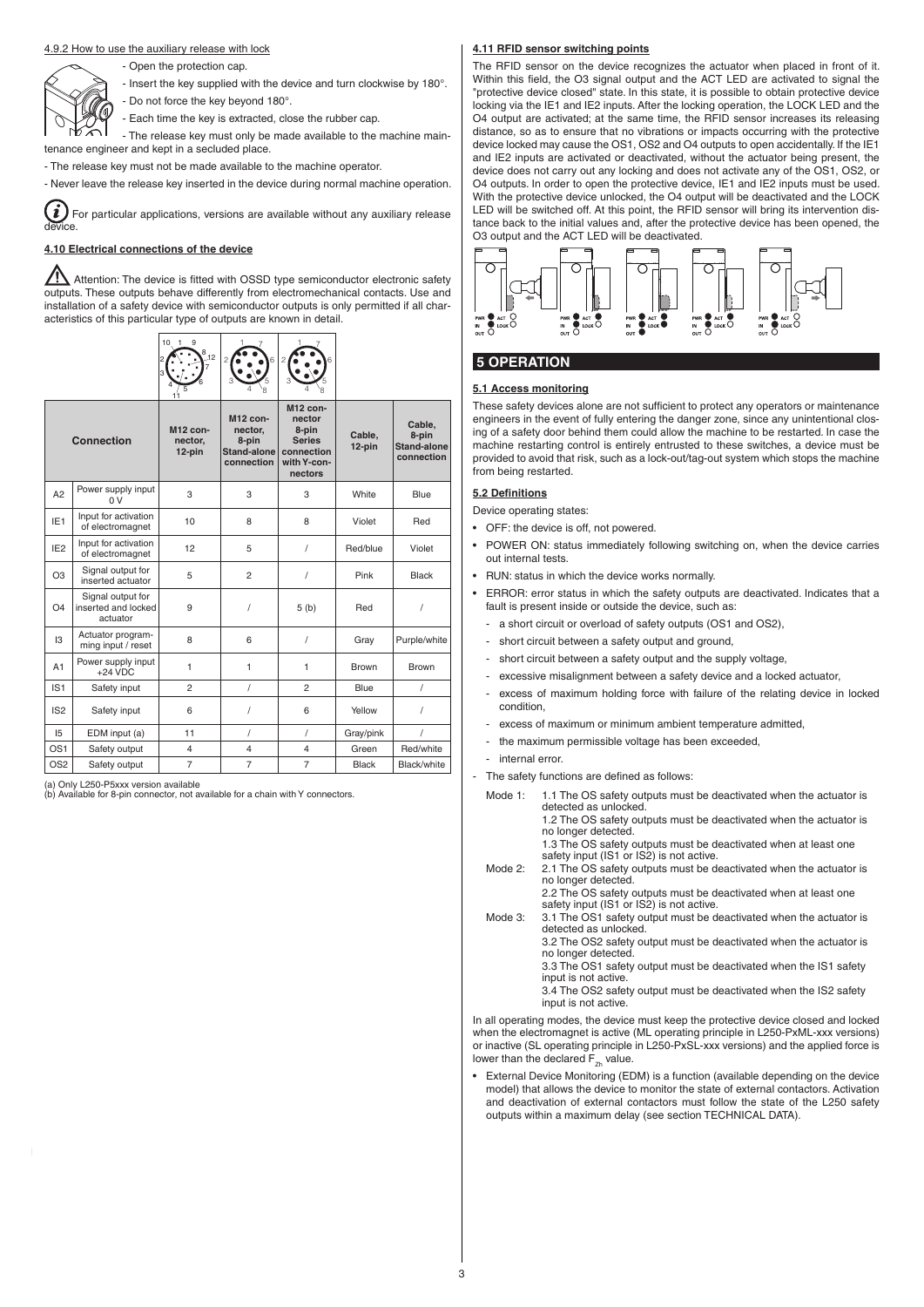#### **5.3 Operation description**

Note: The following operation description refers to a device with safety outputs active when the protection is closed and locked (mode 1).

A device with safety outputs activated by closing the protective device (mode 2) differs from the above operating mode for the fact that the safety outputs OS1 and OS2 are activated without the f4 function verifying the protective device locking.

Mode 3 differs, in that OS1 is activated when the protective device is closed and locked, and OS2 with protective device closed.

After being correctly installed by following the present instructions, the safety device can be supplied with power. The block diagram below shows 7 logical, linked sub-functions of the safety device.

In the initial "POWER ON" status, function f0 of the safety device carries out an internal self-diagnosis which, if successfully completed, brings the device to the "RUN" operating state. If the test is not passed due to an internal fault, the device enters the "ERROR" status.

On EDM versions, at power on, the EDM signal is checked and it must be active within a maximum delay time from device startup. If the EDM signal is not present after this time span has elapsed, function f5 puts the device in the "ERROR" operating state. If present, the EDM function must be used.



The "RUN" operating state indicates normal operation: Function f1 evaluates the state of the IS1 and IS2 inputs, while at the same time function f2 checks that the actuator is present, and function f4 checks that the actuator has been locked.

In the FDM versions the f5 function verifies the coherence of the EDM signal during operating state changes and when the safety outputs are off.When these three conditions occur, function f3 of the device activates the OS1 and OS2 safety outputs.

The IS1 and IS2 inputs of the device are usually actuated simultaneously and therefore they are monitored, in terms of their state and their coherence. The device deactivates the safety outputs and signals the state of non-coherent inputs by means of IN LED green/orange flashing, in the case where only one of the two inputs is

deactivated. In order to reactivate the safety outputs, both inputs have to be deactivated and subsequently reactivated

The f6 function verifies the coherence of the activation/deactivation signals for the actuator lock command.

During the RUN state, function f0 cyclically carries out internal tests in order to detect any faults. Any internal error being detected brings the device to the "ERROR" state (PWR LED with red fixed light), which immediately deactivates the safety outputs.

The "ERROR" state can be reached even in the case of short circuits occurring between the safety outputs (OS1 and OS2) or a short circuit of an output towards earth or towards the power supply. Also in this case, function f3 deactivates the safety outputs, and the error status is indicated by the OUT LED red flashing light.

The O3 signal output is activated during the "RUN" state when the actuator is inserted in the device, regardless of the state of the IS1and IS2 inputs. The state of this output is displayed by means of the ACT LED.

The O4 signal output is activated during the "RUN" state when the actuator has been inserted and locked inside the device, regardless of the state of the IS1and IS2 inputs. The state of this output is displayed by means of the LOCK LED.

The actuator lock or unlock command is transmitted to the device through the IE1 and IE2 inputs.

## **5.4 Actuator replacement**

 $\blacktriangle$  Attention: The machine manufacturer must restrict access to the sensor programming mode to authorized personnel only.

The I3 input can be used, at all times, to replace the coded actuator with a second actuator. By activating this input, the device gets ready for programming mode with the IN LED orange light flashing, it deactivates all the OS1, OS2, O3 and O4 outputs and then releases the actuator. Keep the input active while inserting the second actuator. Acquisition of the second actuator is confirmed by the IN LED switching off and by four flashes of the ACT LED. At this point, it is possible to deactivate the I3 input. The device will automatically be brought to the restart state and the first actuator is no longer detected.

The second actuator will have to be adequately fixed to the protective device as explained in section MOUNTING INSTRUCTIONS.

This operation must not be carried out as a repair or maintenance operation. In the case where the device stops working correctly, replace the entire device and not just the actuator.

## **5.5 Reset input**

The following error states due to a device external failure can be reset using the I3 input:

- a short circuit or overload of safety outputs (OS1 and OS2),
- short circuit between a safety output and the supply voltage.
- excessive misalignment between a safety device and a locked actuator.

#### **5.6 Series connection with safety modules**

It is possible to install several devices in cascade connection up to a maximum number

of 32 units, while maintaining safety category 4 / PL e according to EN ISO 13849-1 and SIL CL 3 integrity level according to EN 62061.

Check that the  $\text{PFH}_d$  and  $\text{MTTF}_d$  values of the system comprising the series connection of devices and the whole safety circuit meet the SIL/PL requirements prescribed for the application.



- Connect the inputs of the first device in the chain to the power supply.
- The OS1 and OS2 safety outputs of the last device in the chain must be connected to the safety circuit of the machine.
- Where a safety module is used, check that the properties of OS1/OS2 safety outputs are compatible with the safety module inputs (see section INTERFACING).
- Observe the limits of the output cable stray capacitance, as specified in the electrical data (see section TECHNICAL DATA).
- Check that the cascade response time fulfills the requirements of the safety function to be obtained.
- The chain response time must be calculated taking into account the response time of each device.
- When using Y-cables for series connection, special attention must be paid to the flowing currents, cable cross-sections and cable lengths in order to ensure that the supply voltage of the components at the end of the series connection is within the specified electrical limits of the L250 during operation.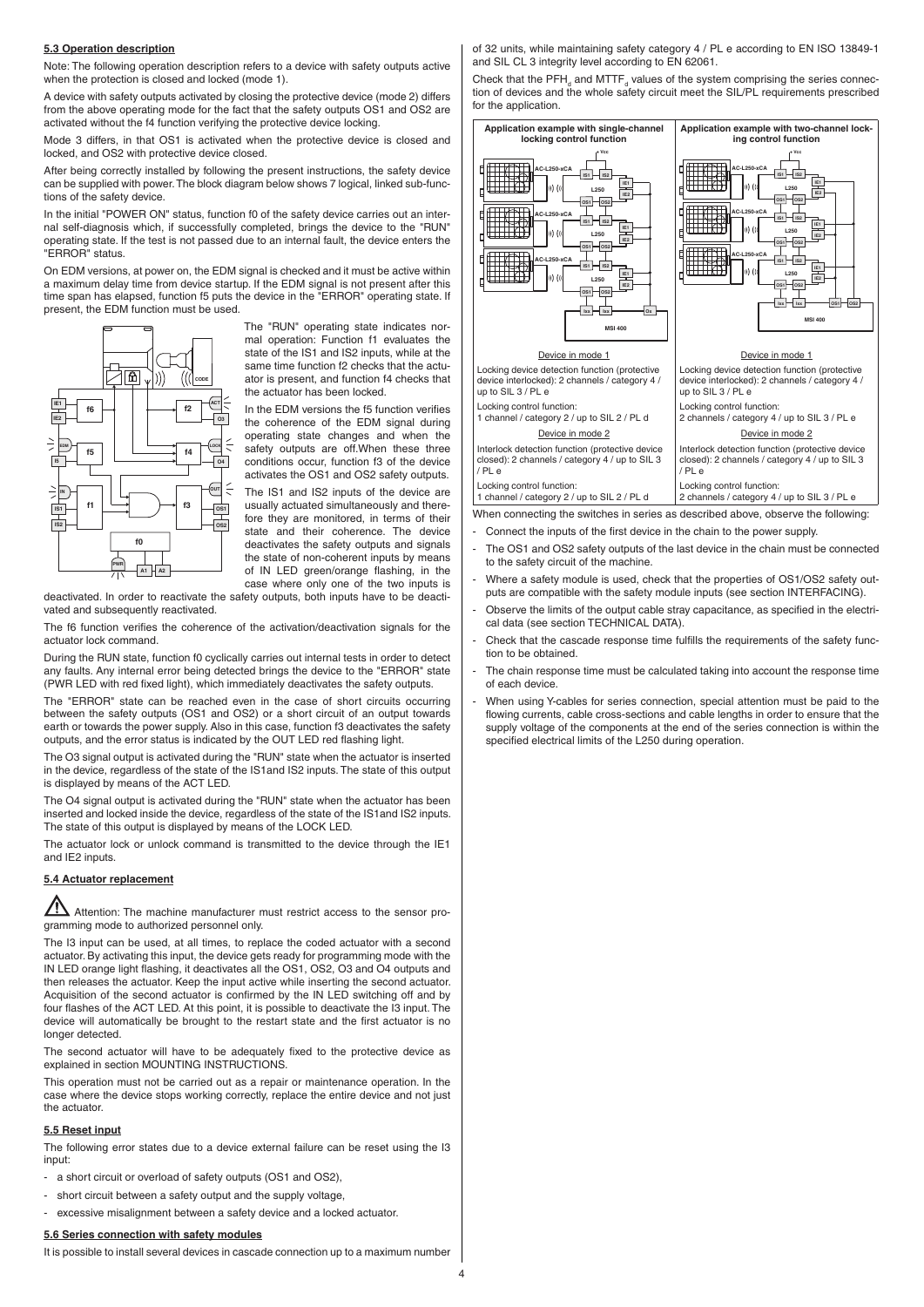## **5.7 Operating states**

| <b>PWR</b><br>LED                  | IN<br>LED                          | <b>OUT</b><br>LED                  | <b>ACT</b><br><b>LED</b>           | <b>LOCK</b><br><b>LED</b>          | <b>EDM</b> <sup>a</sup>            | <b>Device</b><br>status | <b>Description</b>                                                                                                                                                                                      |
|------------------------------------|------------------------------------|------------------------------------|------------------------------------|------------------------------------|------------------------------------|-------------------------|---------------------------------------------------------------------------------------------------------------------------------------------------------------------------------------------------------|
| O                                  | O                                  | O                                  | O                                  | O                                  | O                                  | OFF                     | Device switched off.                                                                                                                                                                                    |
| Green/<br>red,<br>alter-<br>nating | Green/<br>red.<br>alter-<br>nating | Green/<br>red,<br>alter-<br>nating | Green/<br>red,<br>alter-<br>nating | Green/<br>red,<br>alter-<br>nating | Green/<br>red,<br>alternat-<br>ing | <b>POWER</b><br>ON      | Internal tests at switching on.                                                                                                                                                                         |
| Green                              | O                                  | O                                  | ⋇                                  | $\ast$                             | Green                              | RUN                     | Safety inputs of the device<br>not active.                                                                                                                                                              |
| Green                              | Green                              | ⋇                                  | ⋇                                  | ⋇                                  | ⋇                                  | <b>RUN</b>              | Activation of safety inputs.                                                                                                                                                                            |
| Green                              | Green /<br>orange,<br>flashing     | O                                  | $\ast$                             | $\ast$                             | $\ast$                             | <b>RUN</b>              | Noncoherent safety inputs.<br>Recommended action: check<br>input signal activation and/or<br>wiring of inputs.                                                                                          |
| Green                              | $\ast$                             | $\ast$                             | $\ast$                             | Red,<br>flashing                   | $\ast$                             | <b>RUN</b>              | Noncoherent inputs IE1<br>and IE2 for electromagnet<br>activation.                                                                                                                                      |
|                                    |                                    |                                    |                                    |                                    |                                    |                         | Recommended action: check<br>input signal activation and/or<br>wiring of inputs.                                                                                                                        |
| Green                              | $\ast$                             | $\ast$                             | $\ast$                             | Orange,<br>flashing                | $\ast$                             | <b>RUN</b>              | Auxiliary release activated.<br>Deactivate the auxiliary<br>release to lock the actuator                                                                                                                |
| Green                              | $\ast$                             | $\ast$                             | Green                              | $\ast$                             | $\ast$                             | <b>RUN</b>              | Actuator in safe area. O3<br>signal output active.                                                                                                                                                      |
| Green                              | $\ast$                             | $\ast$                             | Green                              | Green                              | O                                  | <b>RUN</b>              | Actuator in safe area and<br>locked. O3 and O4 outputs<br>active.                                                                                                                                       |
| Green                              | Green                              | Green                              | Green                              | Green                              | O                                  | <b>RUN</b>              | Mode 1                                                                                                                                                                                                  |
|                                    |                                    |                                    |                                    |                                    |                                    |                         | Activation of IS1 and IS2<br>safety inputs. Actuator in<br>safe area and locked, O3.<br>O4, OS1 and OS2 outputs<br>active.                                                                              |
| Green                              | Green                              | Green                              | Green                              | $\ast$                             | O                                  | <b>RUN</b>              | Mode 2                                                                                                                                                                                                  |
|                                    |                                    |                                    |                                    |                                    |                                    |                         | Activation of IS1 and IS2<br>safety inputs. Actuator in<br>safe area. O3, OS1, and<br>OS2 outputs active.                                                                                               |
| Green                              | Orange                             | Orange                             | Green                              | Green                              | O                                  | <b>RUN</b>              | Mode 3.                                                                                                                                                                                                 |
|                                    |                                    |                                    |                                    |                                    |                                    |                         | Actuator present, protective<br>device closed and locked,<br>IS1 active, IS2 not active,<br>OS1 active, OS2 not active                                                                                  |
| Green                              | Green                              | Orange                             | Green                              | O                                  | O                                  | <b>RUN</b>              | Mode 3.                                                                                                                                                                                                 |
|                                    |                                    |                                    |                                    |                                    |                                    |                         | Actuator present, protec-<br>tive device closed and not<br>locked, IS1 and IS2 active,<br>OS1 not active, OS2 active                                                                                    |
| Green /<br>orange,                 | $\ast$                             | $\ast$                             | $\ast$                             | $\ast$                             | $\ast$                             | <b>RUN</b>              | Flashing fast (5 Hz): supply<br>voltage too high.                                                                                                                                                       |
| flashing                           |                                    |                                    |                                    |                                    |                                    |                         | Flashing slow (1 Hz): tem-<br>perature at the limit of the<br>permitted range                                                                                                                           |
| Green                              | *                                  | Red,                               | ⋇                                  | ⋇                                  | ⋇                                  | <b>ERROR</b>            | Error on safety outputs.                                                                                                                                                                                |
|                                    |                                    | flashing                           |                                    |                                    |                                    |                         | Recommended action:<br>check for any short circuits<br>between the outputs, outputs<br>and ground or outputs and<br>power supply, then restart<br>the device.                                           |
| Green                              | O                                  | O                                  | Red.<br>flashing                   | O                                  | O                                  | <b>ERROR</b>            | Actuator detection error.<br>Check for physical integrity<br>of the device. In case of<br>damage, please replace the<br>entire device. If undamaged,<br>realign the actuator and<br>restart the device. |
| Red                                | O                                  | O                                  | O                                  | O                                  | O                                  | <b>ERROR</b>            | Internal error. Recommended<br>action: restart the device. If<br>the fault persists, replace<br>the device.                                                                                             |
| Red,                               | O                                  | O                                  | O                                  | O                                  | O                                  | <b>ERROR</b>            | Temperature error: outside                                                                                                                                                                              |
| flashing<br>Green                  | $\ast$                             | O                                  | $\ast$                             | $\ast$                             | Green                              | <b>RUN</b>              | the permissible range<br>EDM signal active (external                                                                                                                                                    |
| Green                              | Green                              | Green                              | Green                              | Green                              | O                                  | <b>RUN</b>              | relay off) <sup>a</sup><br>EDM signal not active (exter-<br>nal relay on) <sup>a</sup>                                                                                                                  |
| Green                              | O                                  | O                                  | O                                  | O                                  | Red,<br>flashing                   | <b>ERROR</b>            | Error in EDM function a                                                                                                                                                                                 |

 $\overline{O} = \text{off}$   $\div$  = indifferent (a) = only available with the L250-P5xxx version

## **5.8 Interfacing**



# **6 INSTRUCTIONS FOR PROPER USE**

## **6.1 Installation**

 $\boldsymbol{\Delta}$  Attention: The installation must exclusively be carried out by qualified personnel. The OS1 and OS2 safety outputs of the device must be connected to the safety circuit of the machine. The O3 and O4 signal outputs are not safety outputs and cannot be used individually in a safety circuit to determine the "protection closed" state.

- Do not stress the device with bending and torsion.
- Do not modify the device for any reason whatsoever.
- Do not exceed the tightening torques specified in the present operating instructions.
- The device carries out a personnel protection function. Any inadequate installation or tampering can cause people serious injuries and even death as well as property damage and financial losses.
- These devices must not be bypassed, removed, turned or disabled in any other way.
- If the machine where the device is installed is used for a purpose other than the intended use, the device may not provide efficient personnel protection.
- The safety category of the system (according to EN ISO 13849-1), including the safety device, also depends on the external devices connected to it and their type.
- Before installation, make sure the device is not damaged in any part.
- Before installation, ensure that the connection cables are not powered.
- Avoid excessive bending of connection cables in order to prevent any short circuits or power failures.
- Do not paint or varnish the device.
- Do not drill the device.
- Do not use the device as a support or rest for other structures, such as cable ducts or sliding guides.
- Before commissioning, make sure that the entire machine (or system) complies with all applicable standards and EMC directive requirements.
- The device fitting surface must always be smooth and clean.
- Should the installer be unable to fully understand the documents, the product must not be installed and the necessary assistance may be requested from the manufacturer (see section SUPPORT).
- Check for correct switching of the outputs and correct operation of the system comprising the device and associated safety module before commissioning the machine and in regular intervals.
- In proximity of the device do not carry out arc welding, plasma welding, or any other process that may generate electromagnetic fields of intensity higher than the limits prescribed by the standards, even when the device is off. Where welding operations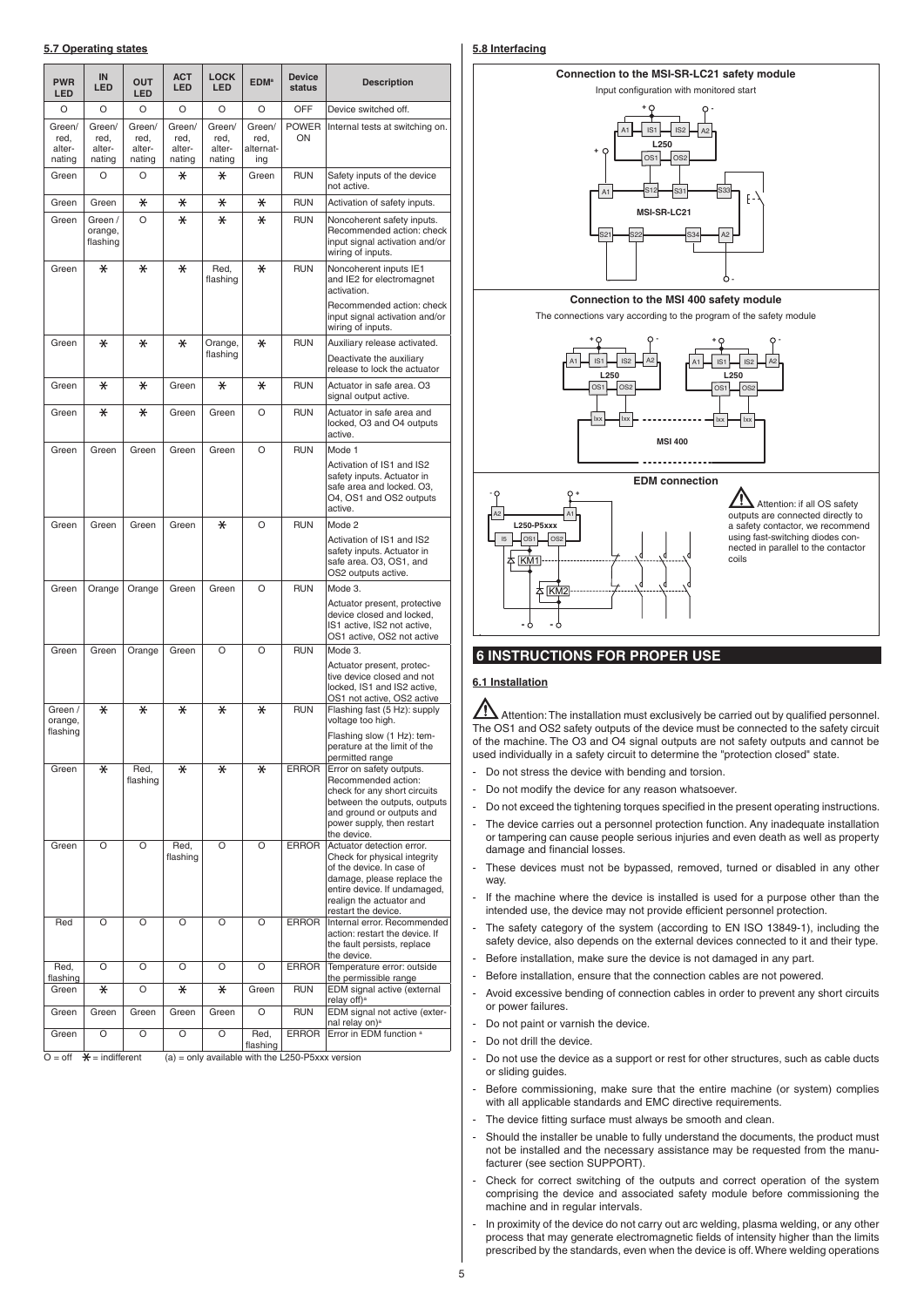are to be carried out in the proximity of the previously installed device, it must first be moved away from the work area.

- If the device is installed outdoors, it must be protected from direct UV radiation.
- When the device is installed on a mobile door frame and the actuator is installed on a mobile door, check that the device isn't damaged by simultaneous opening of the frame and the door.
- After installation, check for correct operation of the auxiliary release (if present) and the escape release button.
- Always attach these operating instructions to the manual of the machine in which the device is installed.
- These operating instructions must be kept available for consultation at any time and for the whole period of use of the device.

#### **6.2 Not to be used in the following areas**

- An environment where continuous temperature changes cause condensation inside the device.
- An environment where the application causes the device to be subject to strong impact or vibration.
- In environments containing explosive or inflammable gases or dusts.
- An environment where the device may become coated with ice.
- An environment containing strongly aggressive chemicals, where the products coming into contact with the device may impair its physical or functional integrity.
- An environment where contamination can get in the insertion opening of the actuator and be deposited inside, which can lead to sealing gasket damage, can stop the fixing pin from sliding or damage it.

## **6.3 Mechanical limit stop**

 $\blacktriangle$  Attention: The door must always be provided with an independent mechanical limit stop at the end position.

Do not use the device as mechanical limit stop for the door.

# **6.4 Maintenance and function tests**

 Attention: Do not disassemble or try to repair the device. In case of any malfunction or fault, replace the entire device.

 Attention: In case of any damage or wear, the entire device with actuator must be replaced. Correct operation cannot be guaranteed when the device is deformed or damaged.

- The device installer is responsible for establishing the sequence of function tests to which the installed device is to be subjected to before machine commissioning and during maintenance intervals.
- The testing sequence can vary according to machine complexity and circuit diagram, therefore the functional test sequence detailed below is to be considered as minimal and not exhaustive.
- Perform the following sequence of checks before the machine is commissioned and at least once a year (or after a prolonged shutdown):
- 1. Lock the protective device and start the machine. It must be impossible for the protective device to be opened when pulling the actuator with locking force  $F_{Zh}$ .
- 2. Try to start the machine while the protective device is open. The machine must not start.
- 3. Check correct actuator to device alignment. If the actuator insertion opening is worn, replace the entire device and actuator assembly.
- 4. When the escape release button (if present) is pressed, the protective device must open freely and the machine must not start. Each time the escape release button is activated, the machine must stop and the protective device must open immediately. The escape release button must slide freely and be tightly screwed in. The signs placed inside the machine, indicating the function of the escape release button (if fitted), must be intact, clean and clearly readable.
- 5. When the auxiliary release (if present) is activated, the protective device must open freely and the machine must not start (for devices with mode 3, check that the machine shows the expected behavior).
- 6. If the protective device is closed but not locked, it must not be possible for the machine to start (not applicable in mode 2, for devices with mode 3, check that the machine shows the expected behavior).
- 7. All external parts must be undamaged.
- 8. If the device is damaged, replace it completely.
- 9. The actuator must be securely locked to the safety door. Check that none of the operating personnel's tools can be used to disconnect the actuator from the door.
- 10. The device has been created for applications in dangerous environment, therefore its mission time is limited. 20 years after its production date, the device must be totally replaced, even when still working. The production date is placed next to the part number (see section MARKINGS).

# **6.5 Wiring**

Attention: Check that the supply voltage is correct before powering the device.

- Keep the loading within the reference values of the respective electrical usage categories.
- Only connect and disconnect the device when the power is off.
- Never open the device under any circumstances.
- Discharge static electricity before handling the product, by making contact with a metal mass connected to earth. Any strong ESD could damage the device.
- Power the safety device and other connected components from one single SELVtype source and in conformity with the relevant standards.
- Always connect the protection fuse (or equivalent device) in series with the power supply for each device.
- During and after mounting, do not pull the electrical cables connected to the device.
- For devices with integrated cable, the free end of the cable (if it does not have a connector) must be properly connected inside a protective housing. The connection cable must be adequately protected from cuts, impacts, abrasion, etc.

#### **6.6 Additional prescriptions for safety applications with personal protection functions**

Provided that all previous prerequisites are fulfilled, and the devices installed are intended to ensure personnel protection, the following additional regulations are also to be observed:

Device operation implies the knowledge and observation of the following standards: EN 60947-5-3, EN ISO 13849-1, EN 62061, EN 60204-1, EN ISO 14119, EN ISO 12100.

#### **6.7 Limitations of use**

- By connecting the two electromagnet activation inputs IE1, IE2 on two distinct channels to two OSSD safety outputs of a safety PLC or safety module, the device can be used as a component with interlocking functions in a safety system with safety category 4 /PL e according to EN ISO 13849-1 and safety integrity level SIL CL 3 according to EN 62061.
- By connecting both electromagnet activation inputs IE1 and IE2 to the same channel, the device can be used as a component with interlocking functions in a safety system with safety category 2 / PL d according to EN ISO 13849-1 and safety integrity level SIL CL 2 according to EN 62061. Any fault on the single activation line of the electromagnets can cause the actuator to be released, and the safety outputs switched off.
- Use the device following the operating instructions, complying with its operation limits and the valid safety regulations.
- The devices have precise application limitations (minimum and maximum ambient temperature, mechanical working life, IP degree of protection, etc.) Each of these limitations must be met by the device.
- The manufacturer's liability is to be excluded in the following cases:
- 1. Use not conforming to the intended purpose;
- 2. Failure to adhere to these instructions or regulations in force;
- 3. Mounting work not carried out by qualified and authorized personnel;
- 4. The omission of function tests.
- Please contact customer service for the cases listed below, before proceeding with the installation (see section SUPPORT):
- a) Nuclear power stations, trains, airplanes, motorcars, incinerators, medical appliances or any other applications where the safety of two or more persons depends on correct device operation;
- b) Applications not contemplated in these operating instructions.
- Permanent application of maximum locking force  $F_{Zh}$  is not permitted.
- The machine manufacturer must take the shut down time into account for machines with stopping time.